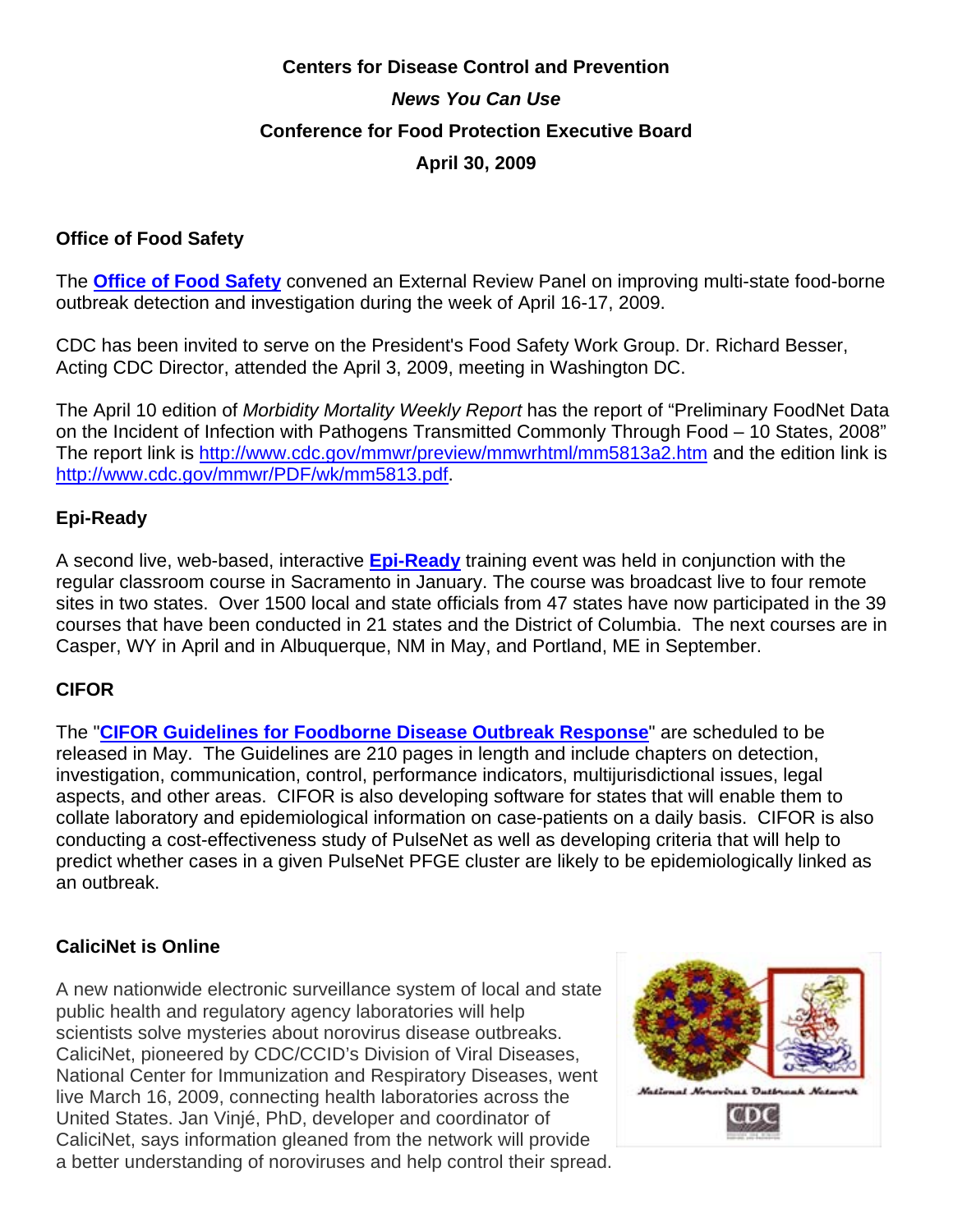

The states participating in CaliciNet that have received training in its operation, such as Texas and California, are shown in blue.

# **EHSB / EHS-Net Research Activities**

Mansoor Baloch, Engineer / Hydrologist and PhD candidate, joined EHSB last September. Mansoor is working on hydrologic and watershed issues related to the contamination of water used for agricultural purposes. A manuscript on the 2006 leafy green outbreak describing the environmental factors related to the irrigation water involved has been developed and is currently in clearance. It will be submitted for publication this year.

The *Journal for Food Protection* has accepted another completed EHS-Net study for publication. This publication describes tomato use and handling practices in restaurants. Information on all EHS-Net food and water projects, presentations and publications can be found at **www.cdc.gov/nche/ehs**.

#### **Current EHS-Net Studies**

Current EHS-Net studies in various stages of data collection and analysis include the:

- o Leafy green handling study in restaurants
- o Ground beef grinding log study in grocery stores
- o Microwave usage study in restaurants
- o Chicken Handling study
- o lll worker study
- o Food Allergen Study
- o Foodborne Outbreak Study

#### **EHS-Net Innovative Training Initiative**

The CDC EHS-Net staff is in the scenario development phase of a training course on how to conduct environmental assessments during foodborne outbreak events. This training course is based on EHS-Net experience with better characterizing foodborne outbreaks via its Foodborne Outbreak Study and improving environmental assessments during foodborne outbreaks. The training course will be webbased and is expected to utilize *2nd Life*-type technology. It is planned to be highly engaging and interactive. Comments and input will be sought from federal, state, local and industry stakeholders as the training development progresses. Target audience will be environmental health specialists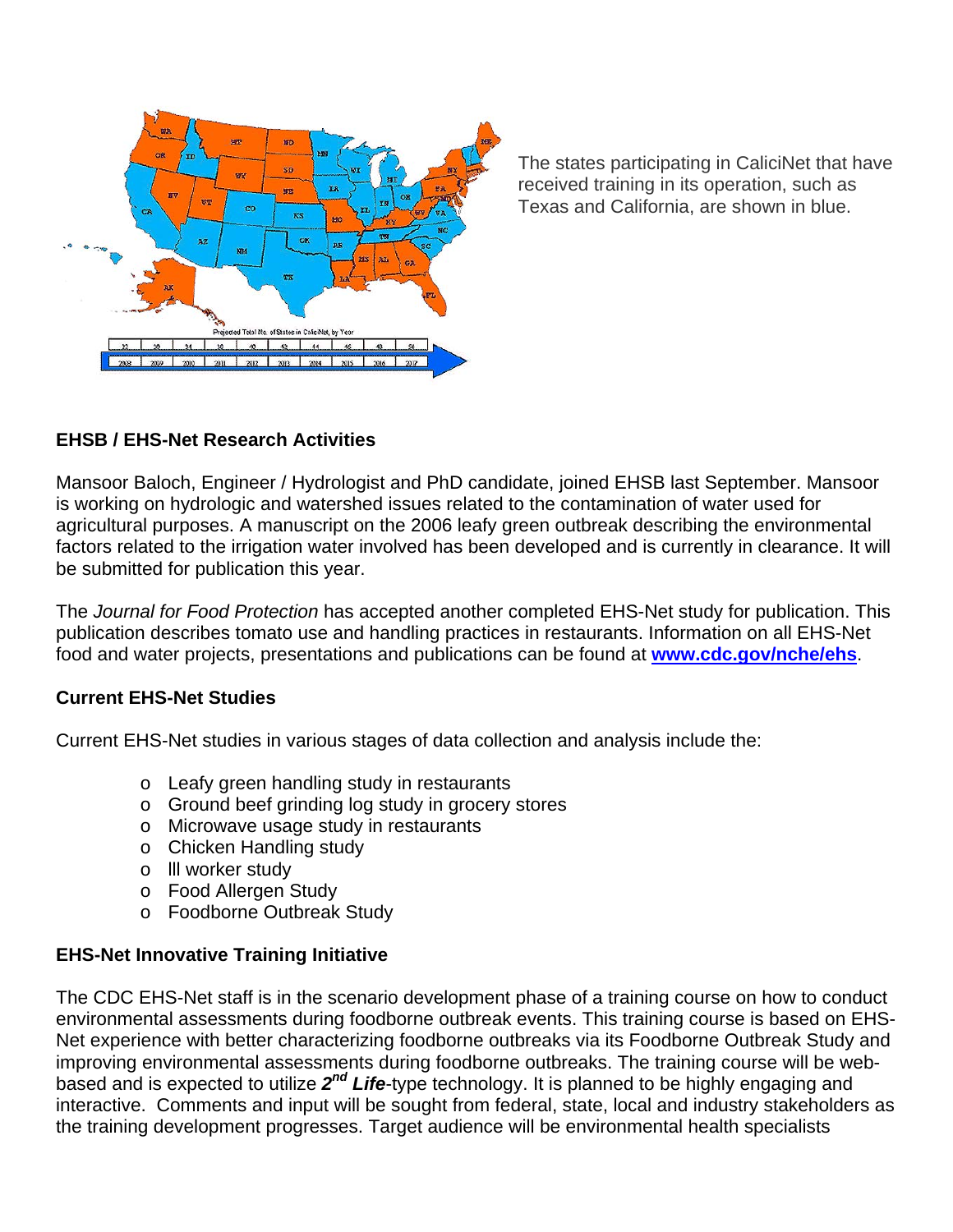working in food safety regulatory programs and others interested in food safety. Its launch is expect late in 2010 or early 2011.

# **EHS-Net Outreach**

The Georgia Association for Food Protection participated in a meeting at CDC in February, 2009, that showcased the many EHS-Net research projects, publications, and related endeavors. The meeting with participants from across the state and around the nation was spotlighted in the International Association for Food Protection affiliate news this month. Participants were provided a **download link** to retrieve meeting presentations and a large packet of research papers and other materials discussed and demonstrated at the meeting.

# **Model Aquatic Health Code Update**

*Mapping the Future for the National Model Aquatic Health Code: A Peer Review and 5-Year Vision Mapping* proposal is a finalist in the Innovations in Public Health Policy Competition. The purpose of the competition is to promote innovative policy solutions at the federal, state, and local levels that address pressing public health issues. There will be 3–5 awards totaling \$250,000. This funding and review will help in the transition from **Model Aquatic Health Code** development to maintenance.

The **CDC Public Health Law Program** has also become engaged in the Model Aquatic Health Code process. This program provides resources to aid in the use of law as a tool to improve the public's health. It is located in the office of the CDC director. the program works to establish partnerships between CDC and other organizations active in public health law and to assist in strengthening their public health law capacity and expertise. Dr. Anthony Moulton, Co-Director, has said the MAHC process of all-stakeholder collaboratively developing the code, which is modeled on the **Conference for Food Protection** process, is a great template for development of guidance documents for all of CDC.

CDC's Healthy Water website (**http://www.cdc.gov/healthywater**) is now operational. This one topical portal provides comprehensive access to all of CDC's water topics including – drinking water; recreational water; global water, sanitation and hygiene (WASH); water-related emergencies and outbreaks; diseases, contaminates and injuries; and water-related data and statistics.

#### **Vessel Sanitation Program**

VSP is revising both the *VSP Operations Manual* and *VSP Construction Guidelines.* Every year food technology, equipment, and science change. In order to stay current, CDC's Vessel Sanitation Program makes revisions to both the operations manual as well as the construction guidelines. Many of the changes in the food section are in conjunction with the changes to the FDA *Food Code*. Draft versions of both documents are available for public comment on the VSP web site **www.cdc.gov/nceh/vsp**.

Recent VSP publications include.

Chimonas MA, Vaughan GH, Andre Z, Ames JT, Tarling GA, Beard S, Widdowson MA, Cramer EH. Passenger behaviors associated with norovirus infection on board a cruise ship-- Alaska, May to June 2004. Journal of Travel Medicine, May-Jun 2008; Volume 15 Issue 3, PP. 177-83 Neri AJ,

Cramer EH, Vaughan GH, Vinjé J, Mainzer HM. Passenger behaviors during norovirus